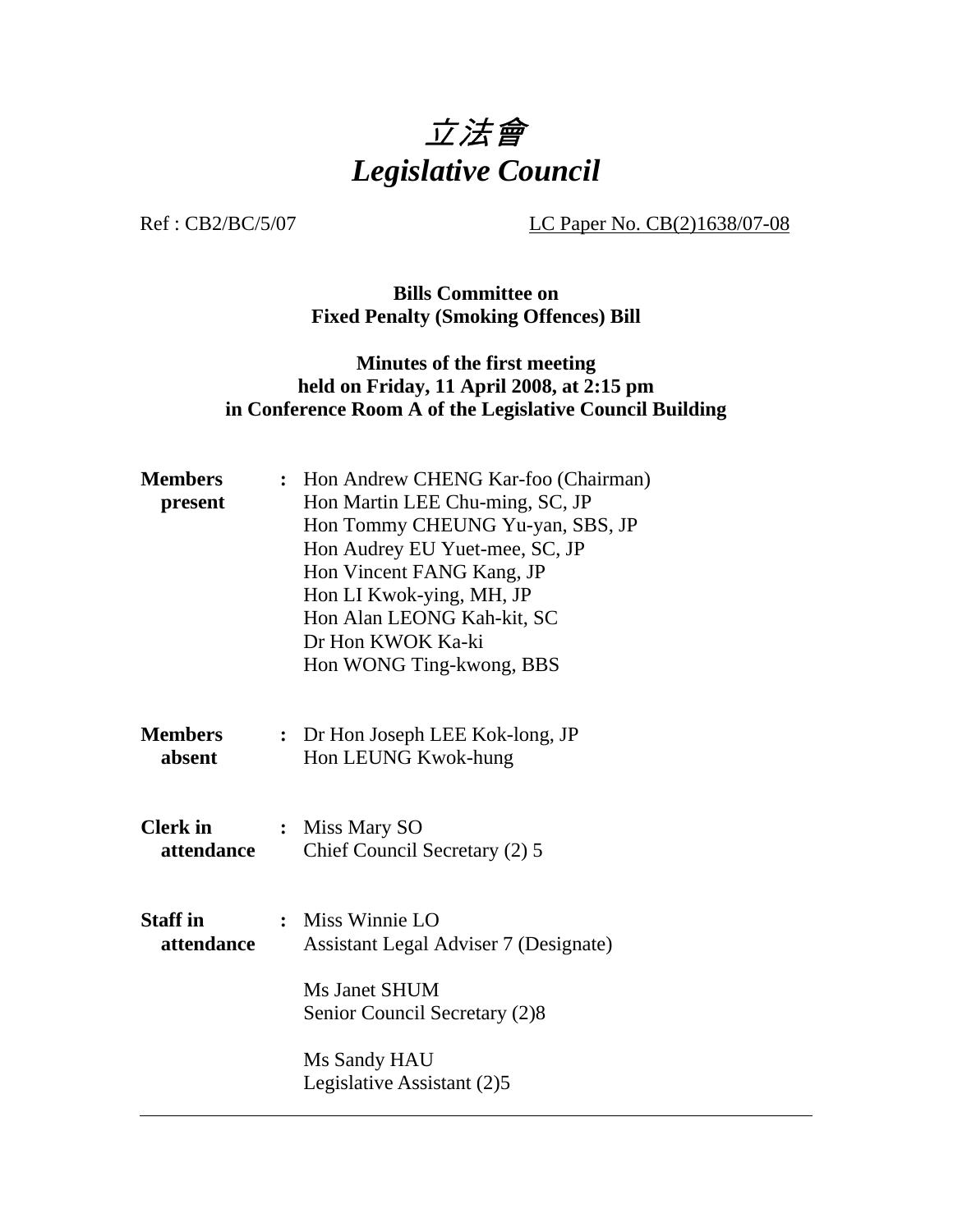# **I***.* **Election of Chairman**

1. Mr Andrew CHENG was elected Chairman of the Bills Committee.

#### **II. Date of next meeting**

2. The Bills Committee deliberated (index of proceedings attached at **Annex**).

3. Members agreed to hold the next meeting on either 26 April or 3 May 2008 at 9:30 am to listen to the views of deputations on the Bill.

4. There being no other business, the meeting ended at 2:24 pm.

Council Business Division 2 Legislative Council Secretariat 16 April 2008